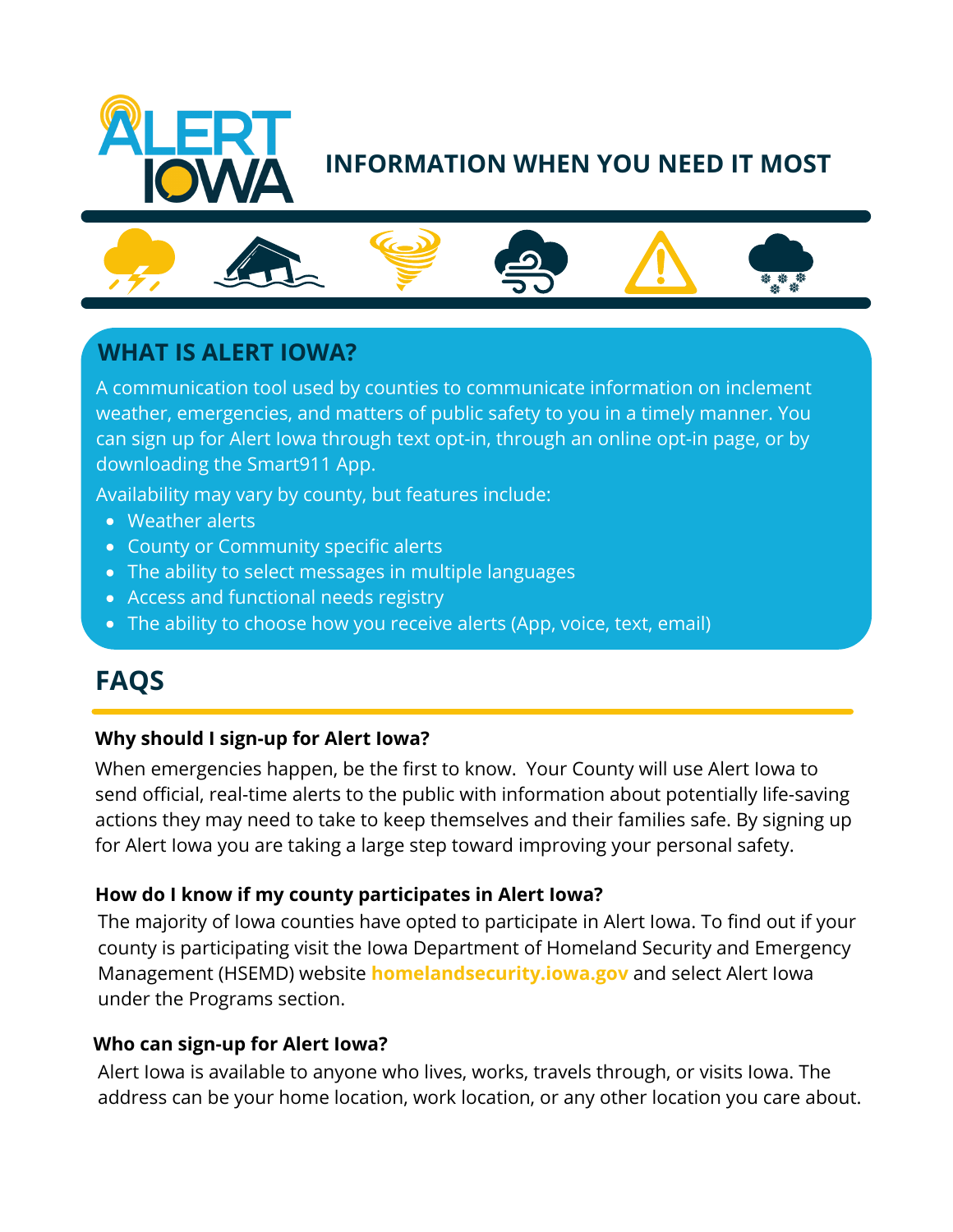#### **How do I sign up for Alert Iowa?**

You can sign up online through a web opt-in page for each county, visit alert.iowa.gov, send a text to 672-83 with COUNTYNAMEIA (example- BLACKHAWKIA), or download the Smart911 App.

## **I don't own a computer – who can help me sign-up for Alert Iowa?**

You can visit your local library to sign up online for Alert Iowa. If you have a phone you can text opt-in, on smartphones you can download the Smart911 App.

## **Can I receive alerts for multiple counties?**

Yes. If you frequently travel over county boundaries you can opt-in to each through their opt-in page. Downloading the Smart911 App also allows you to receive alerts based off of your phones GPS coordinates.

## **How does it work?**

When an emergency occurs that meets the criteria for sending out an alert to the public, the county will gather the necessary information and push out an alert to the affected area. Alerts can be sent out county wide or to a specific area.

## **How much does it cost?**

This service is provided by Alert Iowa at no cost to the public; however, message and data rates may apply depending on your provider and phone services.

## **Can you guarantee that I will receive notification if I register?**

While Alert Iowa is an excellent system, we cannot guarantee that you will receive notification in all cases. Disasters and emergencies are chaotic and unpredictable, and notification is dependent on external providers such as your wireless carrier or email delivery service outside the alert originators control. Alert Iowa will use several means of communications to try to ensure that should any one communications method, technology, or delivery option be unavailable to reach residents, other methods will be used to improve the likelihood that citizens will see the message. You should sign up to receive multiple modes of contact, including voice, text, and email. Text messages are more likely to get through to you if lines are busy due to an emergency. Downloading Smart911 also provides another mode of communication and alerting.





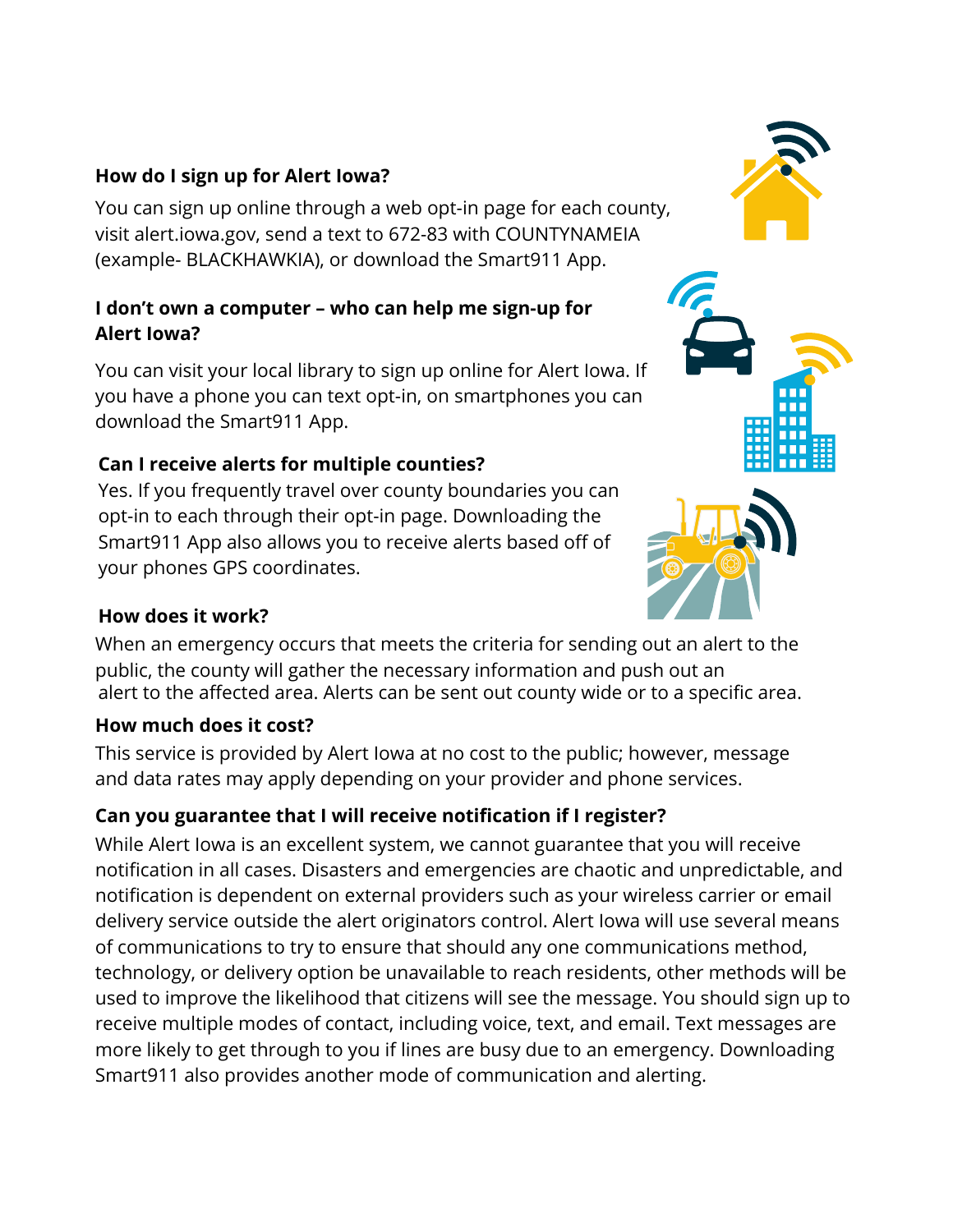## **What types of alerts will I receive?**

·Emergency alerts are sent 24/7 when there is an immediate threat to life and/or property. In addition to emergency alerts, you can also choose to receive customizable community notifications. These include notifications about:

- Severe Weather Alerts
- Community Alerts
- Special Event Information

## **Can I call the alert phone number back or reply back to the email?**

Voice messages provide a dial-back number to replay an alert message. Depending on who sent the alert and the type it may or may not allow for you to reply to it. It is important to listen to or read the full message for any important contact information that pertains to that message.

## **When will I start receiving alerts?**

Once you have signed up and confirmed your contact information within the system, you will begin receiving alerts.

## **How do I update or remove my notification preferences and contact information used by Alert Iowa?**

Follow the below steps to change your Alert Iowa preferences (for example, to reduce the number of messages of a certain type, or to change the contacts used for each kind of message):

- 1.Go to **alert.iowa.gov** and select the county you are registered in.
- Login using your Alert Iowa username and password (If you've forgotten these, 2. follow the instructions on the page under "Forgot Username or Password?")
- 3.Once signed in, click the 'Preferences' tab at the top
- 4. Under 'Notification Preferences', you can make changes to both the phone numbers and email addresses on which you want to receive Alerts powered by Smart911[or insert your alert system name] messages by clicking or unclicking the checkboxes
- You can also choose what alerts you want to receive and the method you wish to 5. receive them by (text, voice, email)

a.For example, if you wish to turn off all messages regarding Transportation Disruptions, simply uncheck the box to the left of "Transportation Disruption"

b. If you wish instead only to receive emails for Transportation Disruption notifications, instead uncheck the "Text" and / or "Voice" choices, so that only "Email" remains checked